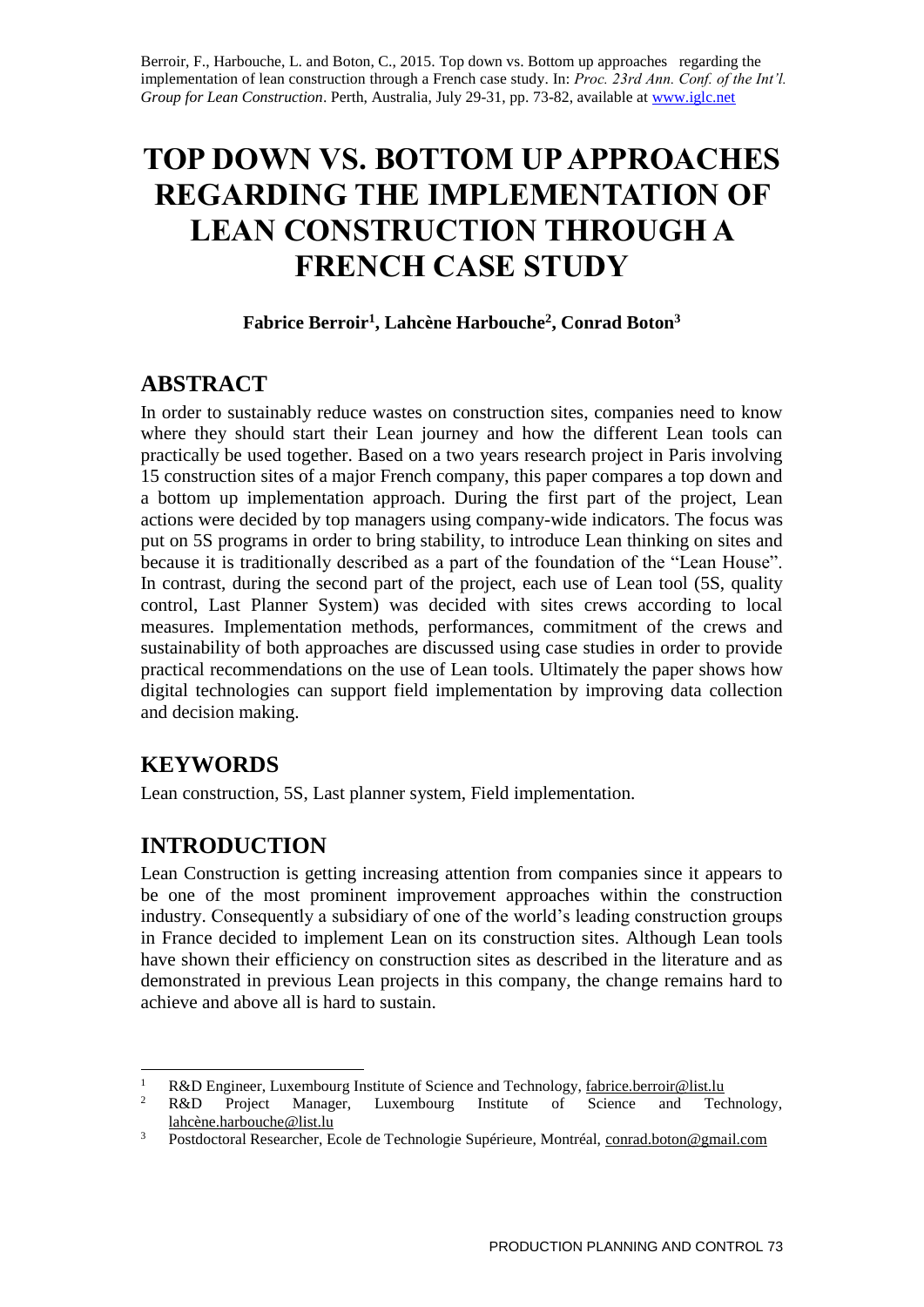According to Picchi and Grandja (2004), Lean in construction in 2004 could be described as a fragmented set of tools: The focus was on applying Lean tools in specific situations to address specific issues (such as flow, wastes, variability). This situation was confirmed by other researchers (e.g, Höök and Stehn, 2008) and describes well the situation encountered by the research team at the beginning of this project. Shifting to a global Lean application is crucial as Liker stated in *The Toyota Way* in 2004: Lean is not just a set of tools but a global improvement system. Therefore, a global implementation strategy is necessary. According to Höök and Stehn (2008), Lean implementation can be described as a top down (project performance goals set by top management) or a bottom up approach (person focused). The work described in this paper developed a bottom up approach in the context of a major French construction company, compared it with the top down way, and showed how some of the main Lean tools can practically match together.

#### **PROJECT CONTEXT AND METHODOLOGY**

The project was launched in 2012 and was carried out by a research team external to the company. It aimed to develop and test a sustainable Lean approach in the context of a major French company's subsidiary, where the construction sites are highly independent. It focused on the structural building phase since it is considered to be the core of the activities of the company.

During the first year, the lean actions were decided by top managers using companywide indicators. The implementation strategy and the company's standards were reviewed according to the impact and to the sustainability of these actions. 10 building sites were involved in this part of the project. This Top down approach was chosen following the wish of the company leaders and because this is the way most consultants currently deploy Lean in construction sites in France.

During the second year, a bottom up approach was developed with the sites crews: based on local measures (measures of Value Added/Non Value Added activities, flow measures) the tools were implemented step-by-step so that people could learn from limits and mistakes. The implementation strategy was reviewed accordingly. 5 building sites were involved in this part of the project. Figure 1 describes the top down and the bottom up process of implementation used during the project:



*Figure 1: Top down and bottom up approaches during this project*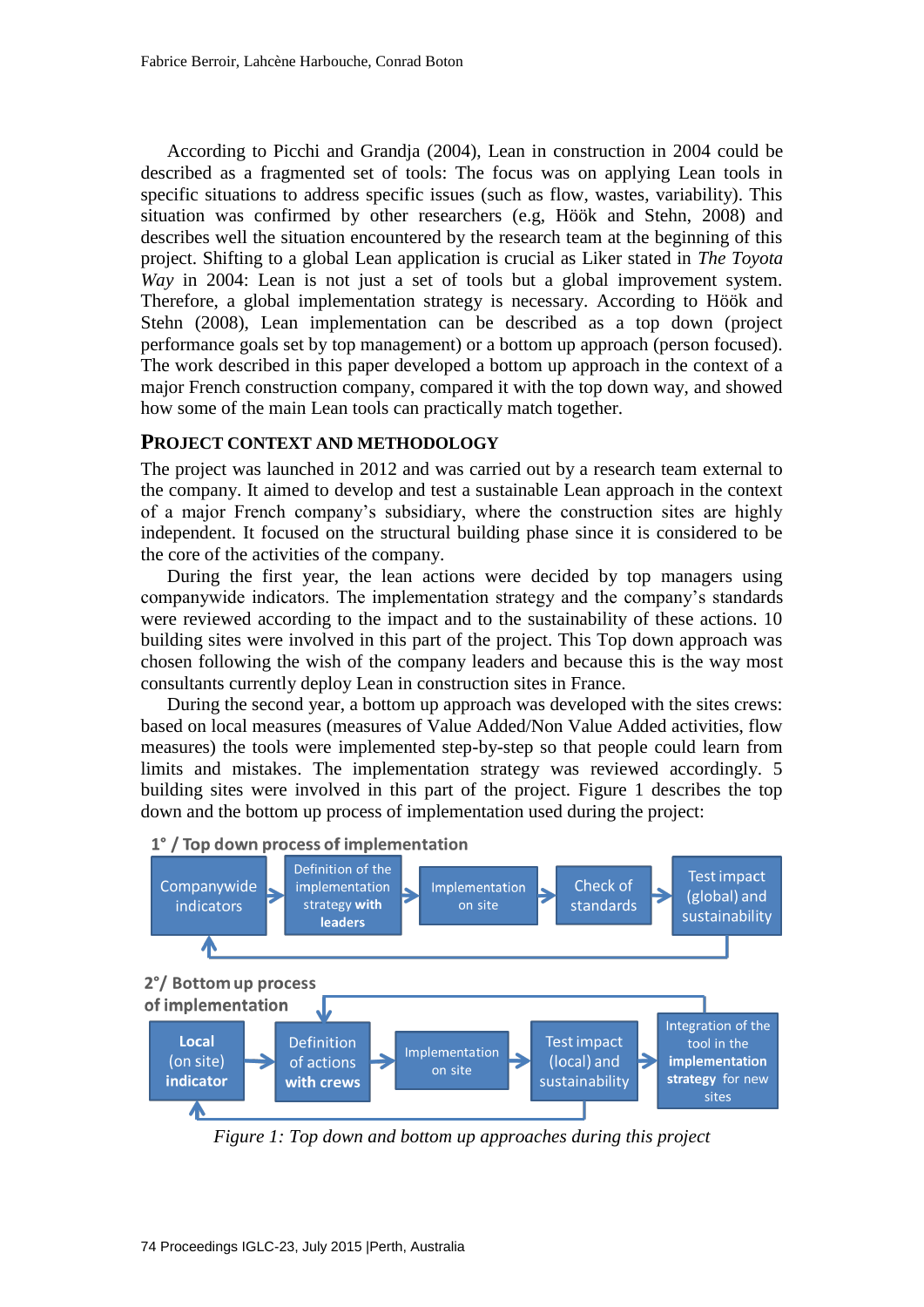# **THE «TOP DOWN» WAY**

#### **INITIAL STATE OF LEAN PRACTICES IN THE COMPANY**

The representation from Höök and Stehn (2008) is a view of the classical model of the Lean House adapted to the context of construction sites (figure 2). It was used to define the weak points in the company's practices regarding Lean Construction:



*Figure 2: As-is of the company's practices regarding the Lean House based on a representation from Höök and Stehn (2008)*

People (internal or external) were responsible to handle and improve Just-in-time aspects, quality aspects and involvement aspects, but no one was actually in charge of stability and standardisation (at the site and in the company). Thus, the foundation part of the Lean house appeared to be the weak point of the company's practices. It had an impact on sites performances, e.g., in a building site in Val-de-Marne, 2 months before the end of structural works, 70% of the available storage space was taken by structural steel. 50% of this steel was unnecessary material (mainly because of change orders after material delivery) stored throughout the project because of the poor work floor maintenance (figure 3) and got finally removed at the end of the project. Consequently, materials were stored on overloaded workplaces and deteriorating productivity. For example, laying beam reinforcement lasted 10 to 15 minutes but required up to 2 hours of searching time.



*Figure 3: Overloaded storage and workplaces due to a lack of organization*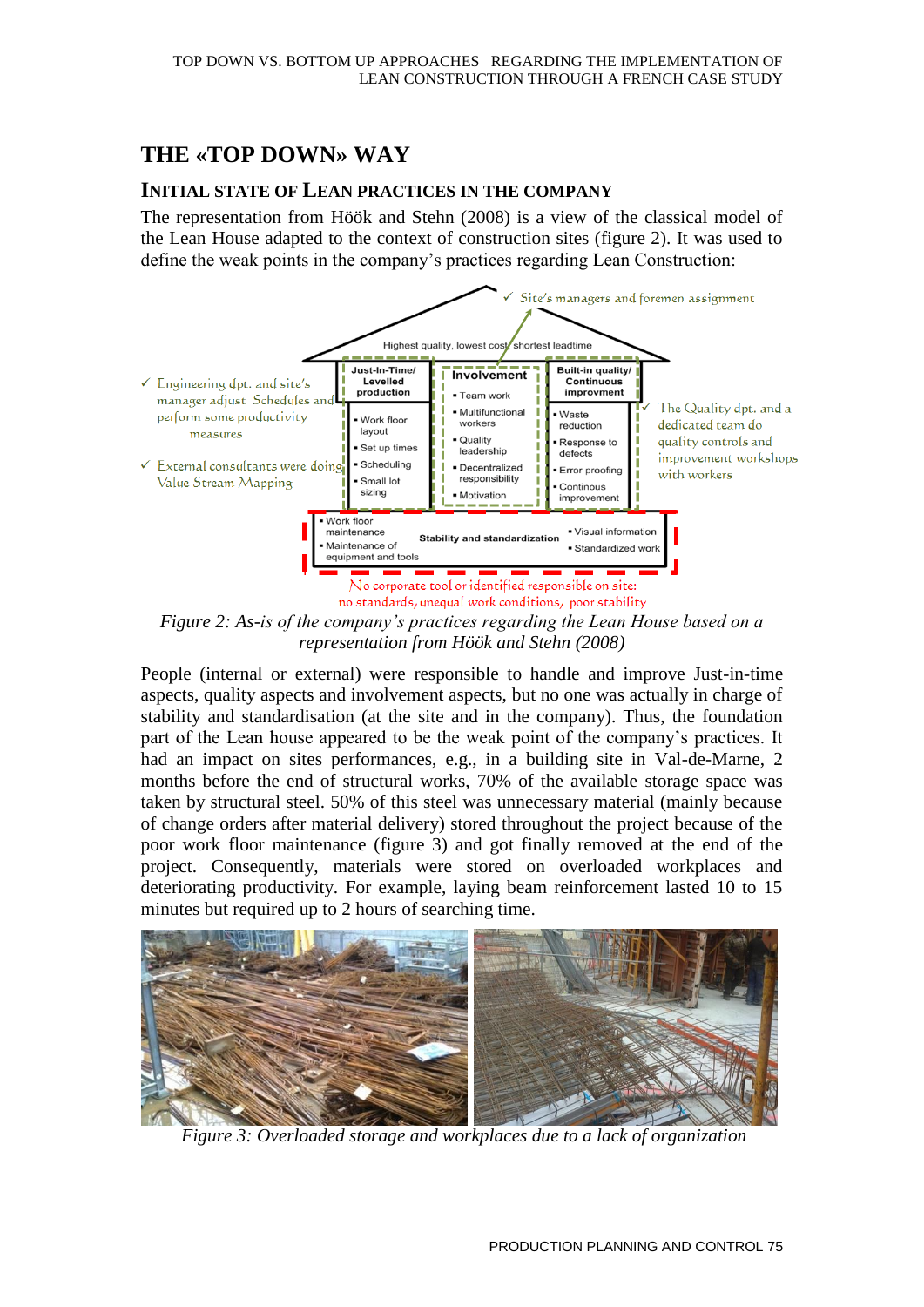#### **5S TO BRING STABILITY AND STANDARDS**

In this context, according to the (result-based) indicators available in the company, the company leaders decided to use the 5S tool in order to bring stability and standards on sites. 5S is a basic method of the Toyota Production System for clean-up and organisation of the workplace explained namely by Liker (2004). 5S programs can be successfully applied in construction, even at a wide company scale. For example, Leino, Heinonen and Kiurua (2014) describe a 5S program where 5S workshops involved 2,770 employees at 190 jobsites during 1 week in Finland. After this program, weekly inspection indices rose by 3.4 percent points and the number of accidents related with slips and trips were reduced. (Whether this case is really topdown or not is discussed later).

An impact on productivity thanks to the use of 5S is also expected since it directly deals with wastes such as waiting, searching and moving.

The 5S tool heavily focuses on the field and, as workers do the Lean transformation of their own workplace, it is often described as a bottom up tool. However, the 5S actions were actually decided by the company leaders and not by the sites' crews themselves; therefore it was in reality a top-down approach. In this context, the implementation protocol was:

1. Gemba Walk with site managers.

2. 5S Training of all the sites workers, managers and main sub-contractors.

3. 5S Actions in the storage zones with foremen and project manager ("Sort", "set in order"): A weekly review of the storage zone was done subsequently with project managers and foremen to manage internal logistic and supply.

4. 5S Actions on the workplaces with foremen and workers ("Sort", "set in order", "shine")

5. Spread good practices to all sites, define new standards and apply standards.

6. Follow up inspections and measures.

#### **Was it efficient and sustainable?**

In order to evaluate the integration of the 5S methods in the sites practices and in order to continuously define key actions, sites managers (or foremen) and researchers inspected the site and calculated separately a "5S rating" (in percentage) according to a standard reference table. This measure was considered as reliable because the mean gap between the rating given by the site's crew and the external assessor rarely exceeded 5%. This score was communicated to the directors and used as a nonfinancial companywide process indicator. Measuring and reporting progresses aimed to bring out motivated people in order to accelerate and maintain the improvement dynamic. Moreover, bad ratings (under 50%) or important decrease aimed to enable a quick hierarchical reaction and newer 5S actions. This measure was also used to evaluate the results of the 5S tool itself and of its implementation strategy by comparing it to the other indicators available in the company. The study of this 5S rating showed that:

 At the end of the first year, all sites were above a 50% rating. Whenever a site was under this warning level, site's managers reacted quickly (either because they were conscious of the risk of further deterioration or simply because of hierarchical orders). Such a 5S program was thus efficient to prevent dangerous situations (such as fig.3) and to set up standards.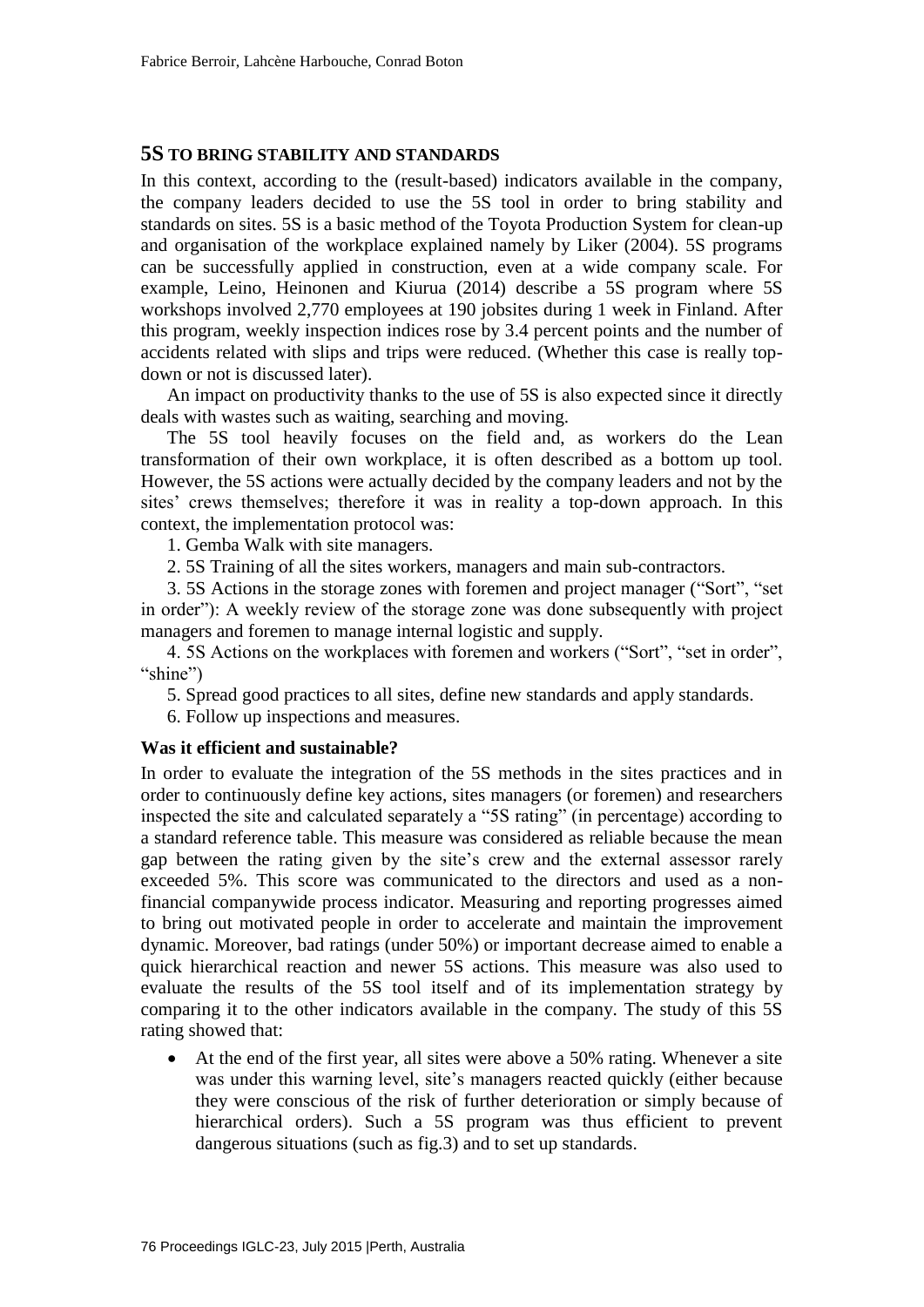- Most sites improved their 5S rating, (the mean rating grew from 52% to 67% in one year). But the sustainability remained questionable since, after a few weeks in autonomy the 5S rating tended to decrease.
- Few construction sites managed to reach the 80% rating or more. Whereas workers and managers considered that being over a 50-60% rating was relevant, getting over 80% didn't seem worth it to them.

Although it achieved to bring companywide standards (which was actually the initial objective), the top-down implemented 5S was not really sustainable. Incentive bonus regarding the respect of 5S and safety standards, non-numerical scales or rating done by workers themselves were tested and gave very similar results. The same observation applied to other improvement actions separately implemented on sites with a top-down approach (e.g. Value Stream Mapping or quality control): Actions were mostly done because of hierarchical pressure and not because of a true continuous improvement culture. Three limitations of this top-down approach have been emphasized by this case study.

#### **Fragmented tools application is not Lean:**

In *The Toyota way*, Liker (2004) already warned against a widespread misconception of Lean. He explained that many companies confused 5S with Lean and he told the story of shinning workshops thanks to 5S where quality, productivity or cost actually didn't improve. Same misconception is likely to exist in construction because of some current consultancy practices. The 5S tool when used alone did not enable to manage what was needed to fulfil the tasks on time: Most 5S actions consisted of handling materials that should actually not have been on the site.

#### **No person centred approach:**

According to the *Toyota way* (Liker, 2004), the improvement strategy must be able to bring a real cultural change. Whereas conventional organizations focus on getting things from the employee, Mann (2005) advocates for a different approach focused on people: "Focus on the people and the results will follow. Focus on the results, and you'll have the same troubles as everyone else—poor follow-up, lack of interest, no ownership of improvements, diminishing productivity". It is typically what happened here with the dogmatic use of Lean tools. Also in the case described by Leino, Heinonen and Kiurua (2014), the authors insisted on the importance of involving workers in a bottom-up way.

#### **Insufficient performance indicators:**

Sarhan and Fox (2013) explained that the kind of indicators the practioners and managers choose will directly and heavily influence the implementation results of Lean applications. In the context of the project, the decisions were taken and their efficiency was evaluated using the following companywide indicators:

• Financial result: This is the traditional (result-based) performance indicator of the site managers. The actual numbers were never communicated to researchers (or even directors) at the time of the implementation. Moreover financial indicators were not effective in identifying the wastes and their root causes as stated by Sarhan and Fox (2013). In this context, the financial KPI didn't enable to define and justify Lean actions at an operational level.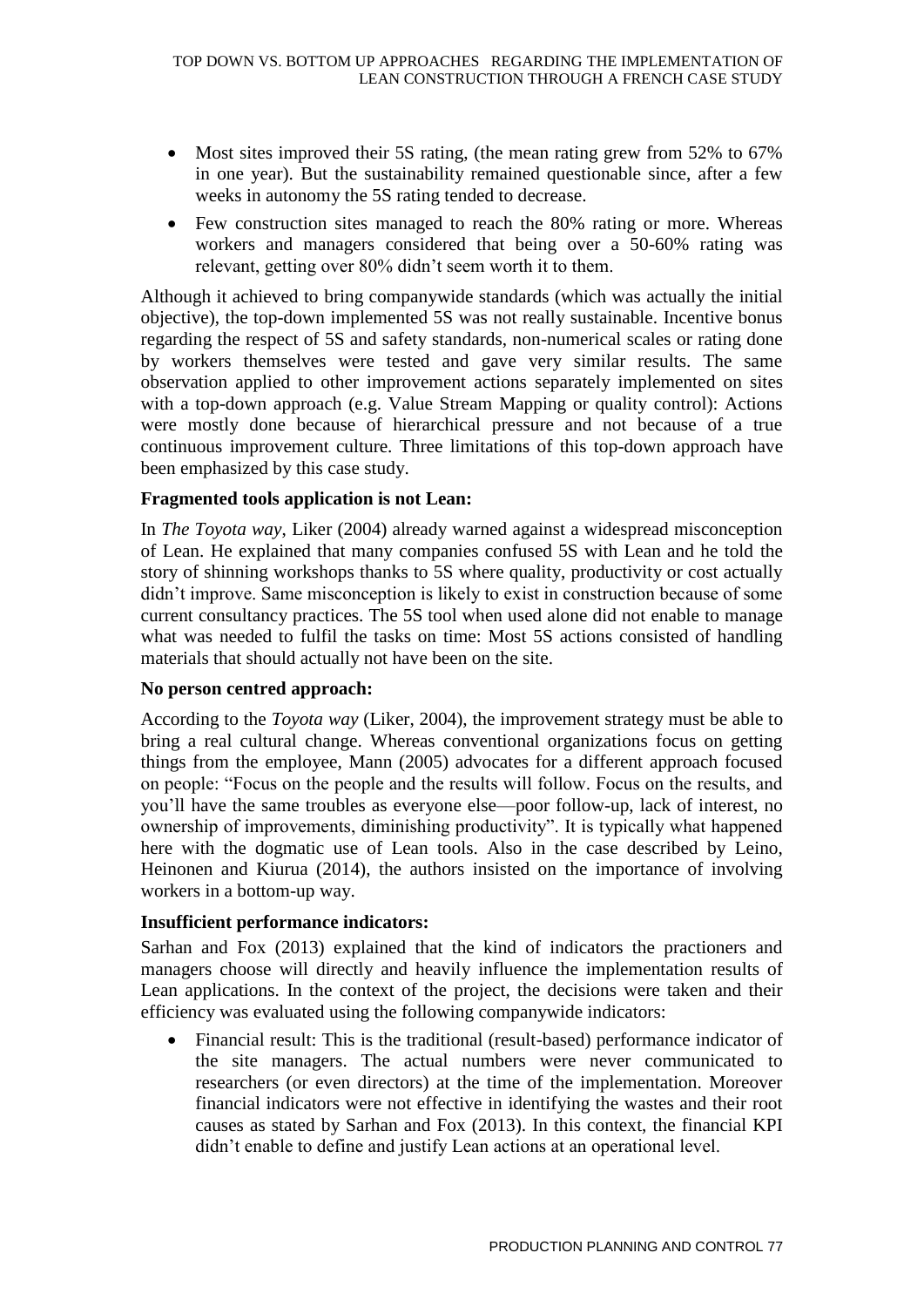- Safety indicators (Accidents rates and safety visits): A correlation with 5S rating was done (showing a positive influence of 5S) but the statistical sample was too small to give robust results.
- Process performance indicators and productivity: Lean Construction relies heavily on such indicators. In the company, some measures were done by internal services but only used at a company level to define top down actions. The measures and their meaning were never communicated to workers.

Given this lack of indicators, the first step of the bottom up approach developed during the second part of the project was to use operational indicators that are relevant for workers and middle managers.

# **AN INCREMENTAL BOTTOM UP APPROACH**

#### **LEAN ACTION DECIDED WITH THE CREWS USING LOCAL INDICATORS**

Considering the limits of the top down approach, the second part of the project focused on local performance indicators in order to define the Lean actions with the crews instead of applying dogmatically the decisions of top managers. As well as in the case described by Tillmann, Ballard and Tommelein (2014), the idea was to "implement only techniques that will truly add value to the field."

Therefore, the Value and Non-Value Added analysis can be successfully applied in construction (e.g. Eswaramurthi, 2013). It brings usable data from the field in order to identify, show and reduce wastes. A VA-NVA analysis was done on another site in Val-de-Marne to show wastes in the assembly process of steel beam reinforcement. The measures showed that 48% of the time spent by the workers was waste (typically unnecessary searching and handling of material due to overloaded storage area as shown on figure 4). The results were analysed with the crew and site's managers.



*Figure 4 : Initial state of the assembly of steel beam reinforcement*

Before the measures, the site's crew considered that the organisation of the storage and of the delivery was only a subcontractor's task. Showing an improvement area for the whole site's performances, the measure triggered more communication between both stakeholders. They decided to apply 5S in the inventory, Just-In-Time delivery, new pre-wrapping of the steel bars and Kanban to launch beams in production (figure 5). This actions increased productivity, quality and reliability (table 1).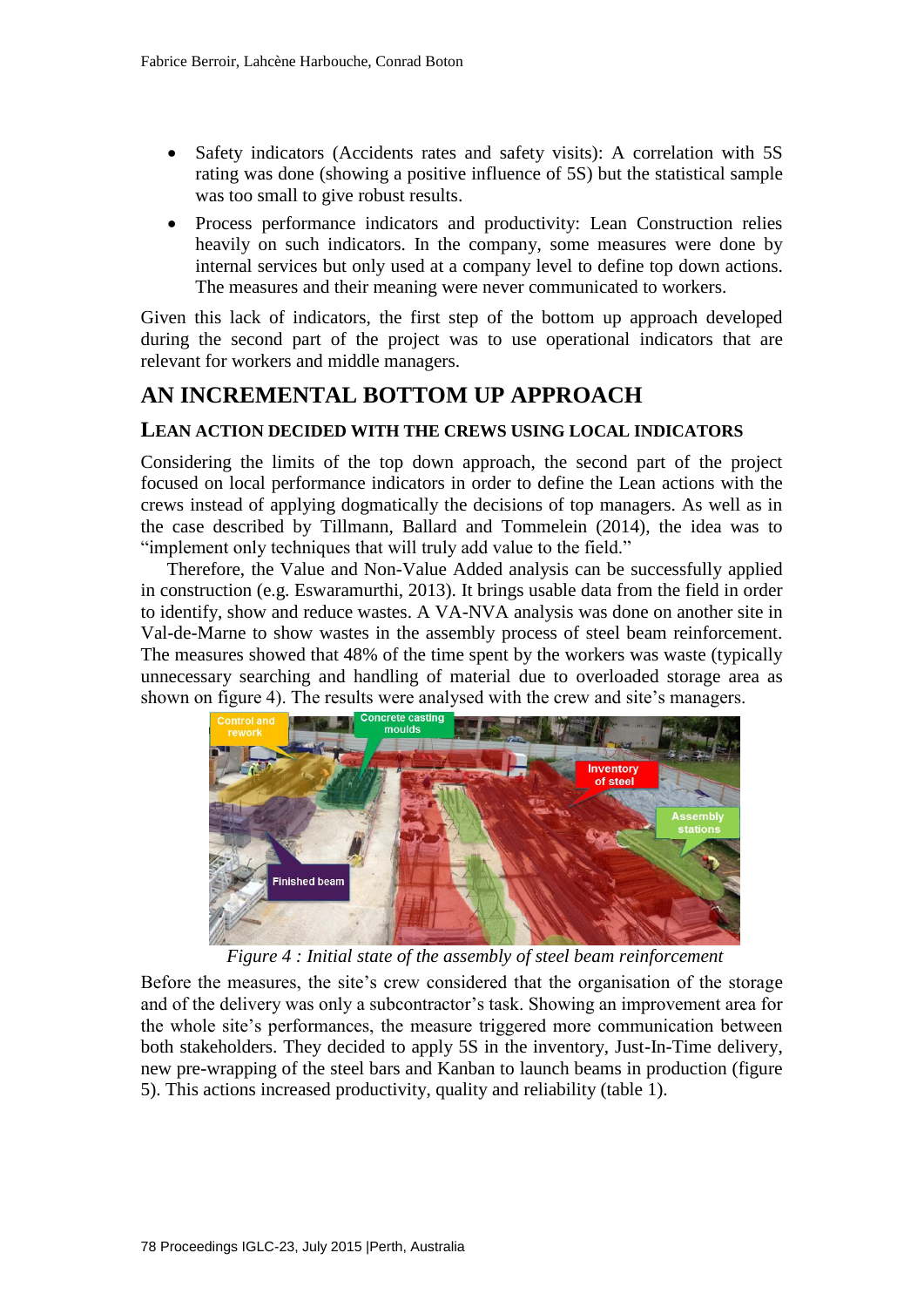

*Figure 5: State after the Lean actions*

|                               | <b>Before</b>                         | After                                 |
|-------------------------------|---------------------------------------|---------------------------------------|
| Mean cumulative time per beam | 8h                                    | 5h                                    |
| Quality                       | 50% of the produced<br>beams reworked | 10% of the produced<br>beams reworked |
| Work finished when planned?   | NΟ                                    | <b>YES</b>                            |

| Table 1: Impact of the VA/NVA on steelwork |  |  |
|--------------------------------------------|--|--|
|--------------------------------------------|--|--|

This case is an example of the person centred approach asked by Mann (2005). Workers in Maison-Alfort were involved in the analysis of the results, and proposed new solutions. Thus they decided to apply the 5S on the worksite. The storage zone was cleaned once a week and the good results in the storage area motivated the site's crew to take more 5S action on their own. This bottom up application of 5S was sustainable as 5S rating on the site stayed above 75% during the last 3 month.

#### **MEASURES OF FLOWS TO DEFINE THE ACTUAL CONSTRAINT**

The previous example worked not only because workers felt more involved but also because the right measure was done on the actual constraint of the site. On the contrary, another VA-NVA analysis in a site in Haut-de-Seine did not achieve such results: the chosen team for the measures was the one that, according to the foreman, had the lowest efficiency and a bigger need for improvement. Value Stream Mapping showed subsequently that it was not the actual bottleneck of the site at that moment. Referring to the TFV principles (Bertelsen and Koskela, 2002), it can be argued that the foreman's view was a "transformation view" focused on the activities, whereas a flow view at the scale of the whole site was necessary to define improvement actions.

Pérez, Costa and Gonçalves (2013) summarize three different methods to measure flows and identify the associated wastes: Value Stream Mapping, Overall Equipment Efficiency (OEE) and Process and Flow Diagram. The three methods were tested. Because of the context of structural work (where the use of a crane is predominant) a focus was done on OEE measures on the crane. The impact remained however quite limited or impossible to measure. Although all three methods provide a simple understanding of flows and showed a lot of wastes, it took usually 2 to 3 weeks to measure, analyse and define actions. It was then too long to efficiently improve non repetitive activity.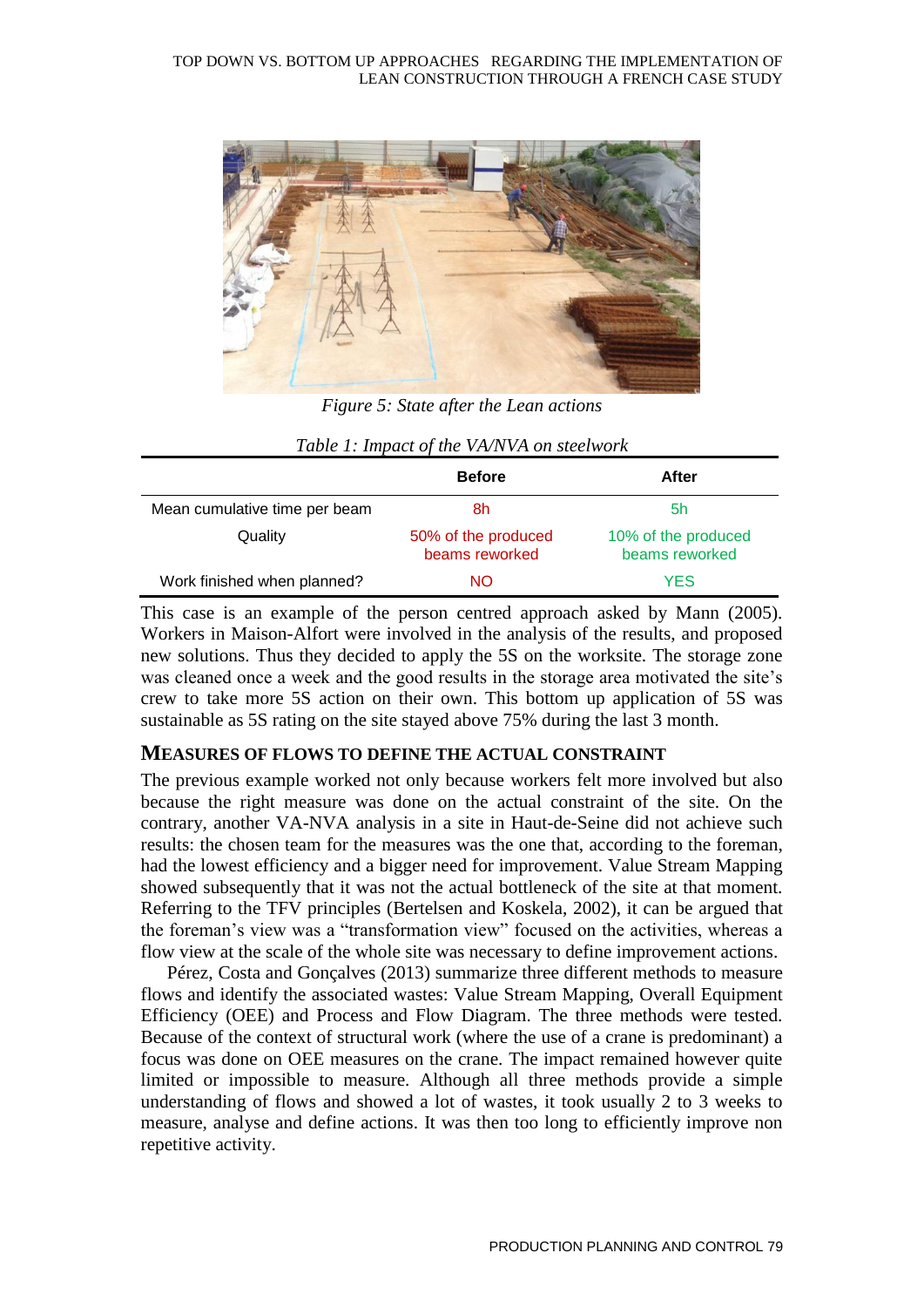Another limitation was the variability that affected the sites. For example, waiting times measured on the crane varied from 5% to 35% on the same crane in the same week. Moreover, most of the wastes measured by OEE were due to the lack of planning reliability that could arguably be addressed using Last Planner System.

#### **INTEGRATION OF LEAN IN THE DAILY ACTIVITIES USING LPS**

In the previous cases, Lean practices were still not integrated in the activities of the site's crews. In order to focus on variability and to control production of the whole site, LPS was added incrementally.

First of all, the capacity of each crew was measured in order to balance the different teams: some areas were finished in 3 to 5 days by some teams, whereas the others needed only 2 to 3 day. The decomposition of the zone to build and the capacity of each team were adjusted so that each task could be done in 2 days. Every week, Weekly Work Planning meetings were held; it enabled the team to keep the balance within the tasks and to define the new actions to focus using a PPC indicator. The objectives were adjusted by team leader and foremen according to their actual capacity every week during the collaborative meeting. The actual time per floor measured decreased from 25 day per floor to 12 days and got more reliable (figure 6):



*Figure 6: Actual and planned time per floor*

In order to reduce variability, VA/NVA measures focused on the tasks with low PPC. Lean actions were set up by the crews accordingly. For example, using 5S and a better preparation, the maximum time to lay one column got divided by 3 (figure 7).

Mendes (1999) introduced a bottom up approach of LPS. Very similarly, LPS tools were added step-by-step during the project. In the first month, PPC measures showed tasks that were not finished on time because of missing pre-requisites. Consequently, the site's crew decided to incorporate make ready process and look ahead planning to manage the prerequisites. Instead of being an additional process for the site's managers, 5S and quality control (inspection during delivery) were thus integrated in the management of the whole site's prerequisites.

More than 1 month delay was estimated by the site's crew for the end of the structural work. Ultimately, it finished one week ahead of the delivery date with a PPC that grew from 70% in June to 90% in November.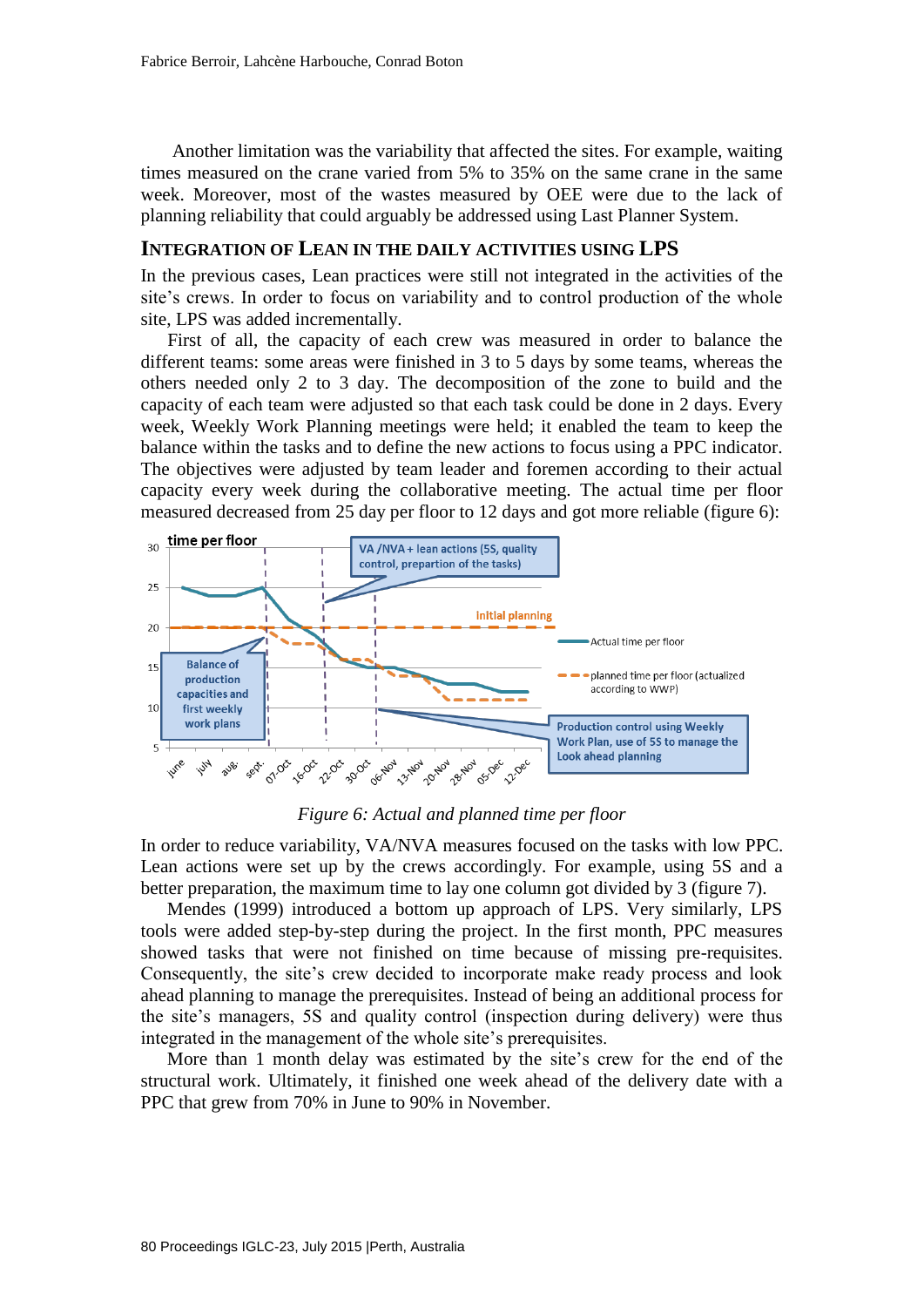

*Figure 7: Reduction of the variability of the pillar laying task*

### **LIMITS AND FUTURE RESEARCH**

Because of the higher need for measures on site, the number of sites involved in the project was smaller in the bottom up phase (5) than in the top down phase (10). To facilitate learning, the new tools were integrated step-by-step in order to enable crews and managers to identify the actual improvements, instead of bringing them a "turnkey" solution. Consequently, the authors advocate for further tests on a wider scale and for a longer duration, in order to give more data on site's performances and to confirm the better sustainability of the bottom up approach.

Focusing on local performance indicators was the key point of the bottom up Lean implementation during this project. However it was also one of its weaknesses because qualified assessors and time spent by the crews were necessary in order to measure and to analyse sites practices. Choosing the best indicators and define how to measure them efficiently is thus a crucial field of research. New Technologies (e.g. RFID, BIM) bring it new perspectives of data collection and monitoring on sites. The local data it would bring can enable a more accurate management of the prerequisites and of 5S on sites.

# **CONCLUSIONS**

This paper presented cases studies from two years of Lean implementation in a French major company. More than a set of separate tools, each one answering to a given problem, Lean is a philosophy and its implementation requires a well-suited strategy. Therefore two approaches have been practically tested on sites and discussed on a total number of 15 building projects in France. The top down implementation is based on the conviction of company leaders who rely on global indicators. With tools such as 5S, it enabled to bring more standards in the company but ended in a fragmented and dogmatic tools application. Moreover, most actions were not actually sustained and their economic efficiency was still debatable because of a lack of indicators.

A bottom up implementation was developed with the sites' managers and crews based on local process indicators. Lean tools were integrated incrementally to facilitate learning and answer to the actual needs of each site. VA/NVA analysis enabled a real awareness of the potential of improvement on workplaces. Thanks to